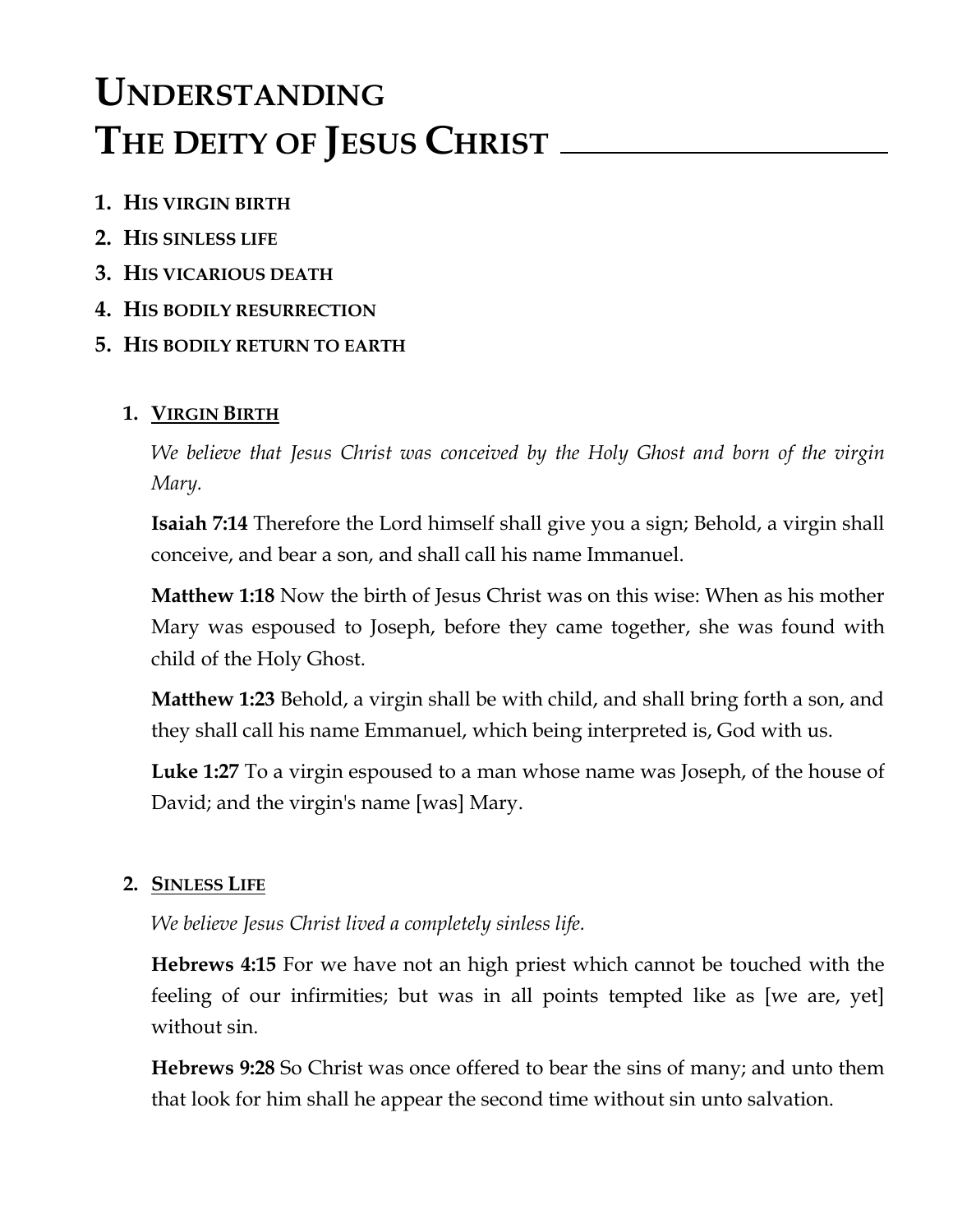**1Peter 2:21** For even hereunto were ye called: because Christ also suffered for us, leaving us an example, that ye should follow his steps:

**1Peter 2:22** Who did no sin, neither was guile found in his mouth:

### **3. THE VICARIOUS DEATH**

*We believe that Jesus Christ gave His life for our sins. We do not believe that His life was taken away.*

**1Peter 2:23,24** Who, when he was reviled, reviled not again; when he suffered, he threatened not; BUT COMMITTED HIMSELF TO HIM THAT JUDGETH righteously: Who his own self bare our sins in his own body on the tree, that we, being dead to sins, should live unto righteousness: by whose stripes ye were healed.

**Philippians 2:8** And being found in fashion as a man, he humbled himself, and became obedient unto death, even the death of the cross.

**Matthew 20:28** Even as the Son of man came not to be ministered unto, but to minister, and to give his life a ransom for many.

**Mark 10:45** For even the Son of man came not to be ministered unto, but to minister, and to give his life a ransom for many.

**1Timothy 2:6** Who gave himself a ransom for all, to be testified in due time.

**John 10:17,18** Therefore doth my Father love me, because I lay down my life, that I might take it again. No man taketh it from me, but I lay it down of myself. I have power to lay it down, and I have power to take it again. This commandment have I received of my Father.

# **4. BODILY RESURRECTION**

*We believe that Jesus Christ rose from the dead a flesh and bone man*

**Luke 24:39** Behold my hands and my feet, that it is I myself: handle me, and see; for a spirit hath not flesh and bones, as ye see me have.

**John 20:19,20** Then the same day at evening, being the first day of the week, when the doors were shut where the disciples were assembled for fear of the Jews, came Jesus and stood in the midst, and saith unto them, Peace be unto you. And when